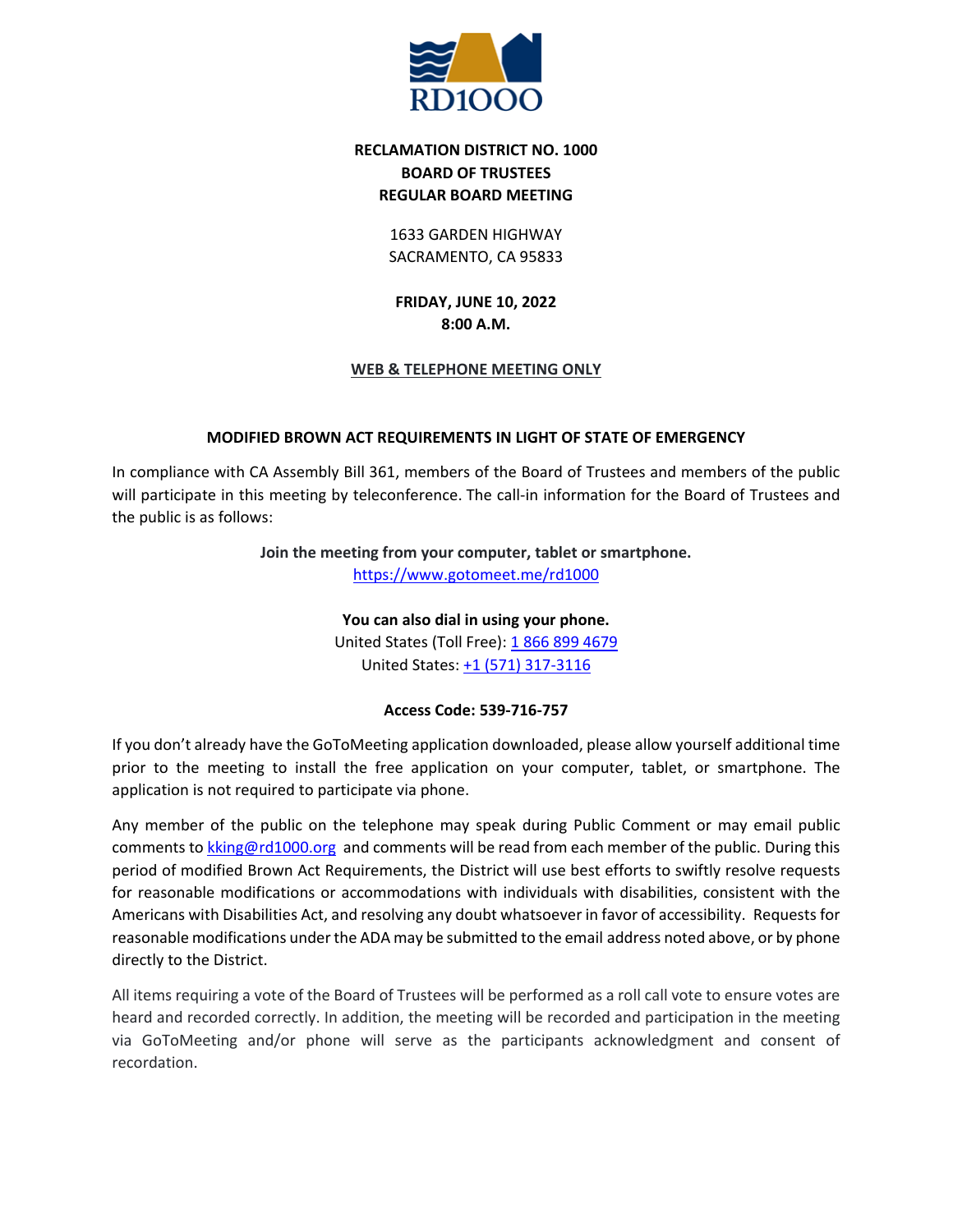## **1. PRELIMINARY**

- 1.1. Call Meeting to Order
- 1.2. Roll Call
- 1.3. Approval of Agenda
- 1.4. Pledge of Allegiance
- 1.5. Conflict of Interest (*Any Agenda items that might be a conflict of interest to any Trustee should be identified at this time by the Trustee involved)*

## **2. PRESENTATIONS**

2.1. No Scheduled Presentations

### **3. PUBLIC COMMENT (NON-AGENDA ITEMS)**

*Any person desiring to speak on a matter which is not scheduled on this agenda may do so under the Public Comments section. Speaker times are limited to three (3) minutes per person on any matter within RD 1000's jurisdiction, not on the Agenda.*

*Public comments on agenda or non-agenda items during the Board of Trustees meeting are for the purpose of informing the Board to assist Trustees in making decisions. Please address your comments to the President of the Board. The Board President will request responses from staff, if appropriate. Please be aware the California Government Code prohibits the Board from taking any immediate action on an item which does not appear on the agenda unless the item meets stringent statutory requirements (see California Government Code Section 54954.2 (a)).*

*Public comments during Board meetings are not for question and answers. Should you have questions, please do not ask them as part of your public comments to the Board. Answers will not be provided during Board meetings. Please present your questions to any member of RD 1000 staff via e-mail, telephone, letter, or in-person at a time other than during a Board meeting.*

## **4. INFORMATIONAL ITEMS**

- 4.1. GENERAL MANAGER'S REPORT: Update on activities since the May 2022 Board Meeting.
- 4.2. OPERATIONS MANAGER'S REPORT: Update on activities since the May 2022 Board Meeting.
- 4.3. DISTRICT COUNSEL'S REPORT: Update on activities since the May 2022 Board Meeting.

#### **5. CONSENT CALENDAR**

*The Board considers all Consent Calendar items to be routine and will adopt them in one motion. There will be no discussion on these items before the Board votes on the motion, unless Trustees, staff or the public request specific items be discussed and/or removed from the Consent Calendar.*

- 5.1. APPROVAL OF MINUTES: Approval of Minutes from the May 13, 2022 Regular Board Meeting.
- 5.2. TREASURER'S REPORT: Approve Treasurer's Report for May 2022.
- 5.3. EXPENDITURE REPORT: Review and Accept Report for May 2022.
- 5.4. BUDGET TO ACTUAL REPORT: Review and Accept Report for May 2022.